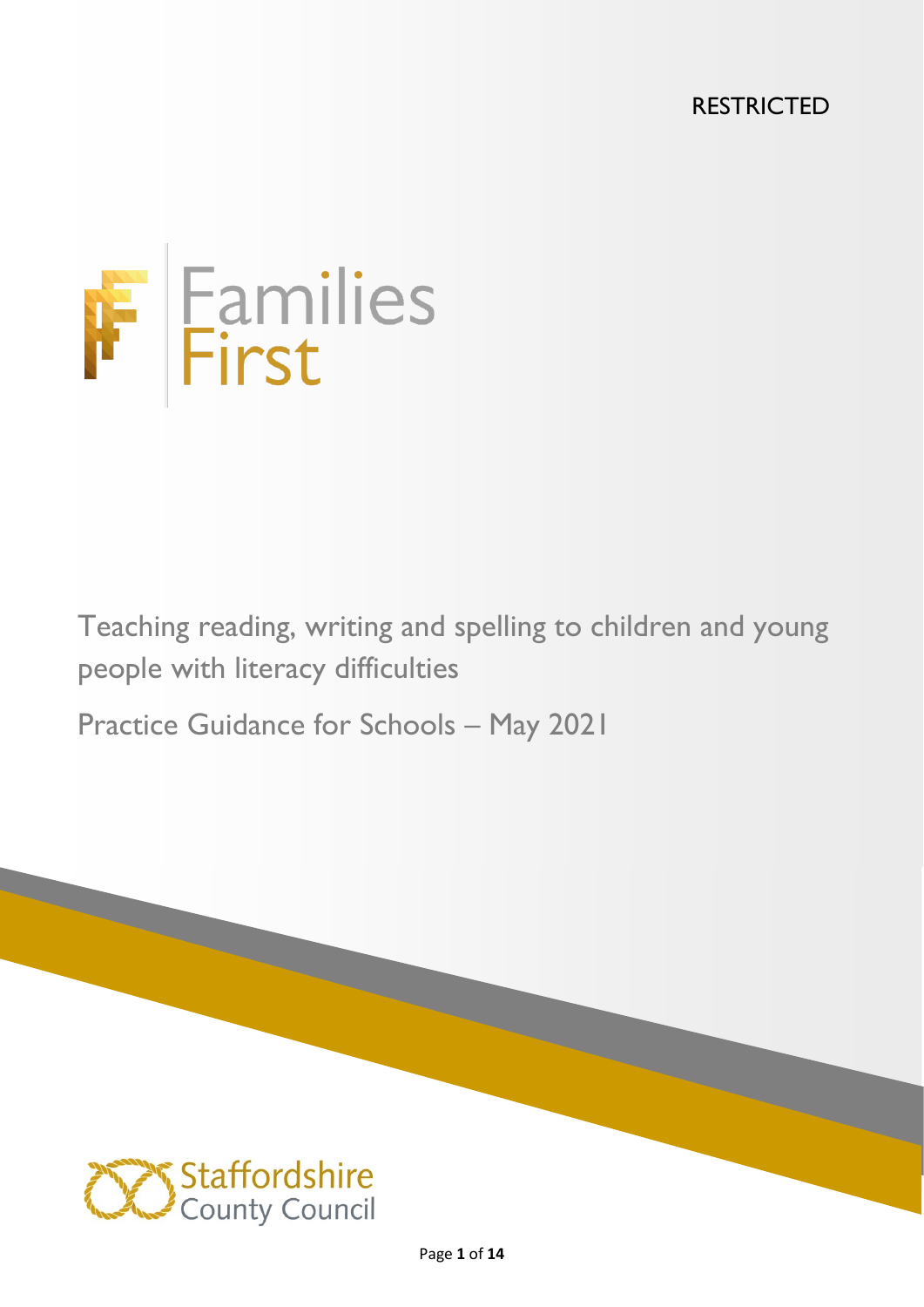**Practice Guidance on teaching reading, writing and spelling to children and young people with literacy difficulties** 

# **1. Introduction**

## **1.1 Purpose**

- 1.1.1 The purpose of this Guidance document is to provide clarity to teaching staff about the effective teaching, learning and assessment of all children and young people with literacy difficulties.
- 1.1.2 The document may also be used to provide information to parents/carers regarding how schools in Staffordshire most effectively meet the needs of children and young people with literacy difficulties.
- 1.1.3 The Local Authority has a statutory duty to meet the needs of all children with special educational needs, under The Equality Act (2010) and this Guidance has been drafted to reflect this commitment.
- 1.1.4 Staffordshire is a needs-led Local Authority and as such is responsible for meeting the needs of all children and young people with literacy difficulties including those with any diagnosis, including dyslexia - please refer to the British Psychological Society working definition of dyslexia (BPS, 1999). As definitions of dyslexia are open to broad interpretation and there is substantial variation in dyslexia identification, for the purposes of teaching and learning, Staffordshire County Council therefore recommend that schools adopt an assessment for intervention approach in order to identify and address the needs of all children and young people with literacy difficulties, as early as possible.

# **1.2 Principles**

- 1.2.1 We believe that:
	- All teachers need to be fully informed of the most up to date theory, research and practice in order to enable them to meet the needs of all children and young people with literacy difficulties;
	- Any literacy difficulty needs to be identified as early as possible so children and young people can receive the support they need when they need it;
	- Good quality assessment informs good quality, targeted intervention;
	- All educational interventions should be evidence-based;
	- Children and young people's response to intervention needs to be evaluated over time before any conclusions are drawn about their long-term educational needs;
	- All children and young people with literacy difficulties should have fair access to the available resources;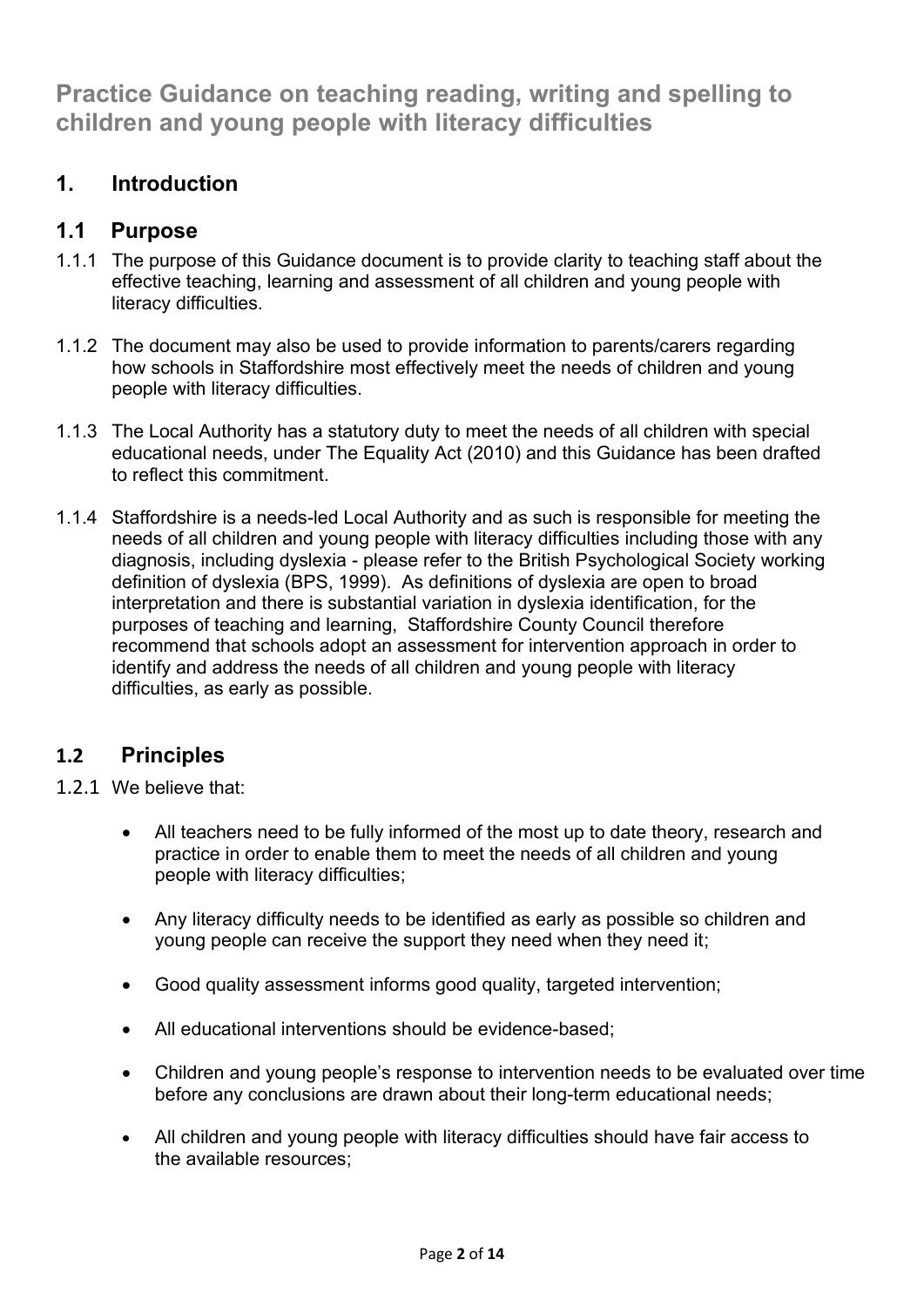# **1.3 Content**

- 1.3.1 This paper outlines:
	- Staffordshire County Council's quidance on teaching reading, writing and spelling to children and young people with literacy difficulties (including those diagnosed with dyslexia);
	- The most up-to-date scientific and professional research in relation to the identification of, and intervention for, children and young people with literacy difficulties (Miciak & Fletcher, 2020; Castels, Rastle & Nation, 2019; Elliott & Grigorenko, 2014);
	- How literacy needs may be best met in schools;
	- The provision available in Staffordshire for meeting these needs.

# **2 Literacy**

2.1 Staffordshire County Council is committed to promoting literacy for all children and young people and ensuring that there is fair access to available resources and expertise. Literacy is a broad term. For the purposes of this document, literacy refers to the skills required for processing written language. These include the ability to decode words, read fluently, read for meaning, spell and write, as well as other associated processes, such as developing oral language skills and vocabulary knowledge.

# **3. Development of literacy skills**

- 3.1 Children acquire literacy skills at different ages and at differing rates often well before they reach school age, and as a result may start school with varying levels of literacy (Wolf, 2008). Early years education should be underpinned by exposure to language enriched environments where children have regular access to quality books, songs, rhymes, hearing wide ranging language and vocabulary, and regularly listening to stories.
- 3.2 Early years education should focus on the following skills that provide the foundation for learning to read:
	- An interest in books and a motivation to read this can be encouraged by children having access to a wide range of books and literature, and regularly reading to children.
	- A wide vocabulary (knowledge of words and their meaning) this can be encouraged by talking about the different vocabulary in the books that are being shared and using this vocabulary in discussions with the children.
	- Awareness of print (knowing that print conveys meaning and that in English words are written and read from left to right) – this can be encouraged by touching the words as they are read, reading words in a range of contexts and purposes and discussing their meaning.
	- Phonological awareness (ability to hear individual sounds and put them together to make words, and hear a word and split it into individual sounds) – this can be encouraged by playing oral word games such as I spy, what's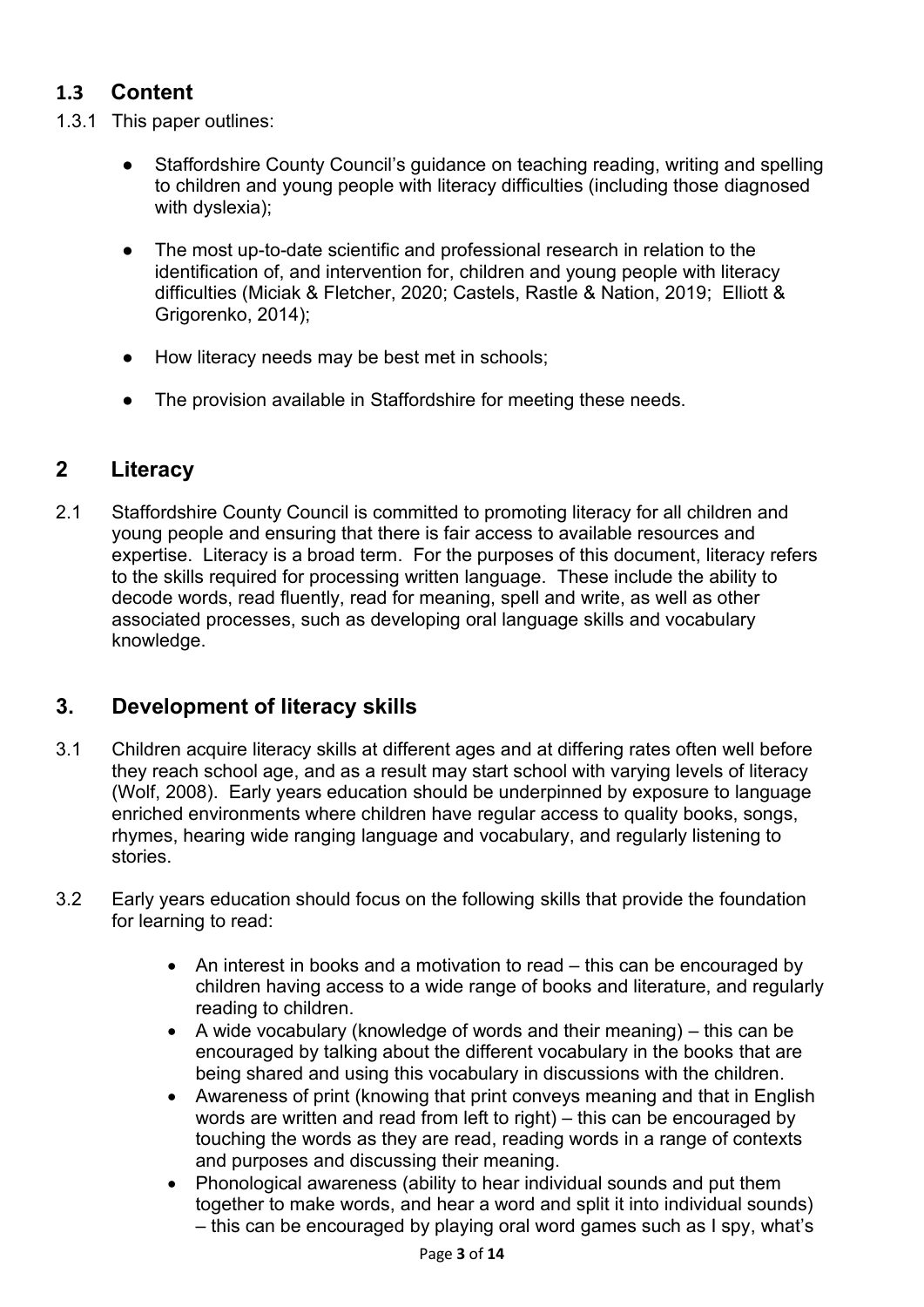the word (listen to the sounds and state the word [synthesis]) and what are the sounds (listen to the word and state the sounds [segmentation]).

3.3 After a period of teaching, some children may demonstrate difficulty in learning to read, write and spell. If difficulties persist, this can lead to considerable distress and, in some cases, result in academic disengagement. It is important that delays are identified and addressed as soon as possible. Early identification and intervention for literacy difficulties with young children have to date been shown to be more effective than interventions for older children (Denton & Vaughn, 2010).

## **4. Skill-based assessments**

- 4.1 When a child or young person is not making the expected progress in their literacy skills teachers are, in the first instance, best placed to complete an accurate assessment which can be used to inform an appropriate intervention. These assessments typically measure phonological awareness, reading accuracy, reading fluency, reading comprehension, spelling, and writing and help the teacher to identify the specific areas of literacy that require improvement.
- 4.2 Detailed reading and spelling assessment materials that measure accuracy, fluency and generalisation are available, at no cost, to all Staffordshire schools. Please use the following links for [Staffordshire EPS Reading Accuracy, Fluency and](https://www.staffordshire.gov.uk/Education/Access-to-learning/Graduated-response/Cognition-and-learning/SEN-support-in-school/Reading-skill-based-assessments-September19.pdf)  [Generalisation Assessments](https://www.staffordshire.gov.uk/Education/Access-to-learning/Graduated-response/Cognition-and-learning/SEN-support-in-school/Reading-skill-based-assessments-September19.pdf) and [Staffordshire EPS Spelling Accuracy Assessments.](https://www.staffordshire.gov.uk/Education/Access-to-learning/Graduated-response/Cognition-and-learning/SEN-support-in-school/Spelling-accuracy-assessment-assessor-notes-September19.pdf) These can be used as a baseline assessment to plan an intervention, a tool to measure progress and also be used to evaluate any reading or spelling intervention that is in place.

### **5. The use of cognitive assessments for children and young people with literacy difficulties**

5.1 Additional assessments are sometimes completed by specialist teachers and/or educational psychologists, who may use tests of cognitive functioning and/or general intelligence (IQ). Such tests sometimes demonstrate that a child or young person with literacy difficulties also encounters difficulties with one or more cognitive processes such as memory, information processing, problem solving and language. These difficulties tend to be more commonly found in children and young people with literacy difficulties although there is no clear and consistent pattern. Indeed, in some cases, those with literacy difficulties can show particular strengths in one or more of these areas. The key point that has been made in the research literature is that conclusions cannot be made about the cause of children's lack of progress in acquiring literacy skills, and therefore of an appropriate intervention, on the basis of their cognitive profile (Astle, Bathelt & Holmes, 2019).

# 6 **Assessment over time**

6.1 Assessment over time, involving close monitoring of the child or young person's response to teaching, is now accepted as the most effective way of: identifying literacy difficulties (Vaughn & Fuchs, 2003); informing intervention; determining the rate of progress (Snowling & Hulme, 2011); and signalling appropriate resourcing needs (Miciak & Fletcher, 2020).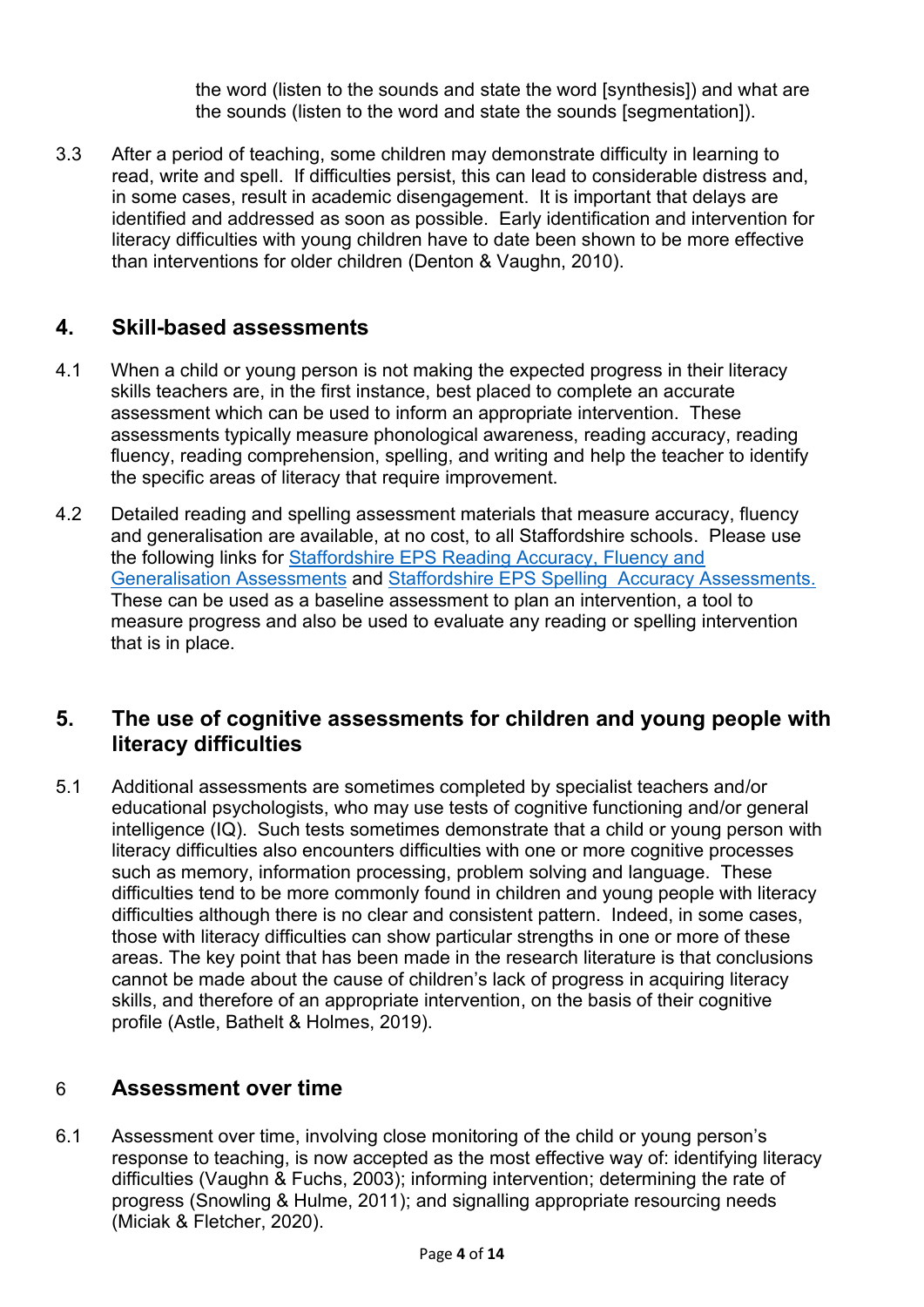6.2 Assessment over time is also referred to as Response to Intervention (RTI) where the aim is to ascertain progress in response to what is termed a well-founded intervention (Colenbrander, Ricketts & Breadmore, 2018). This is a more helpful measure of a child or young person's needs as it allows for investigation into the effectiveness of the teaching as well as the suitability of the interventions. In addition, this enables teaching staff to adjust their teaching accordingly and improve the rate of learning. It can be repeated at regular intervals and thus can provide a more detailed understanding of children and young people's daily and weekly progress.

# **7. Support in the classroom and specific literacy intervention**

- 7.1.1 When planning a support package in the area of literacy it is important to consider all of the following:
	- The emotional well-being and confidence of the child or young person and their motivation to engage and learn.
	- The child/young person's ability to understand the content of lessons and the need for support within lesson to access the curriculum
	- The child/young person's individual literacy skills and the need for a specific literacy intervention
- 7.1.2 A key principle underpinning this Guidance is that all children and young people are entitled to fair and equitable access to appropriate support that will maximise their ability to progress.

#### 7.2 Emotional well-being, confidence and motivation

- 7.2.1 The emotional well-being and confidence of the child/young person should always be at the forefront of both class-based support and intervention planning. This should be done by involving the child/young person in the planning of the additional support, using motivating real books and literature of their choice and ensuring that they are fully informed about the purpose of the support and their rate of progress.
- 7.2.2 The focus of this approach is to provide the child/young person with evidence of their effort and progress in order to maintain their emotional well-being and raise their selfconfidence. Ensuring that learning is suitably matched to skill levels will maximise learning and feelings of success.

#### 7.3 Support in the classroom - Curriculum access

- 7.3.1 Accurate curriculum-based assessments alongside literacy skills assessments will determine whether the child or young person needs support across all areas of the curriculum or primarily in the areas that have a high literacy component. It is important that teachers do not under or overestimate the intellectual ability of their students and their literacy difficulties are not a barrier to their knowledge and progress in the curriculum area (Elliott & Nicholson, 2016).
- 7.3.2 In addition to Quality First Teaching reasonable evidence-based adjustments can be considered to compensate for any literacy difficulties (see [Staffordshire Graduated](http://www.staffordshire.gov.uk/graduatedresponse)  [Response Toolkit](http://www.staffordshire.gov.uk/graduatedresponse) for more details). These could include alternative methods of supporting reading (e.g. reading pens, readers) and alternative methods of recording (e.g. scribes, touch typing, Dictaphones, voice-activated software). However, the circumstances under which they are used needs to be carefully considered, their impact systematically monitored and only introduced after full consultation with the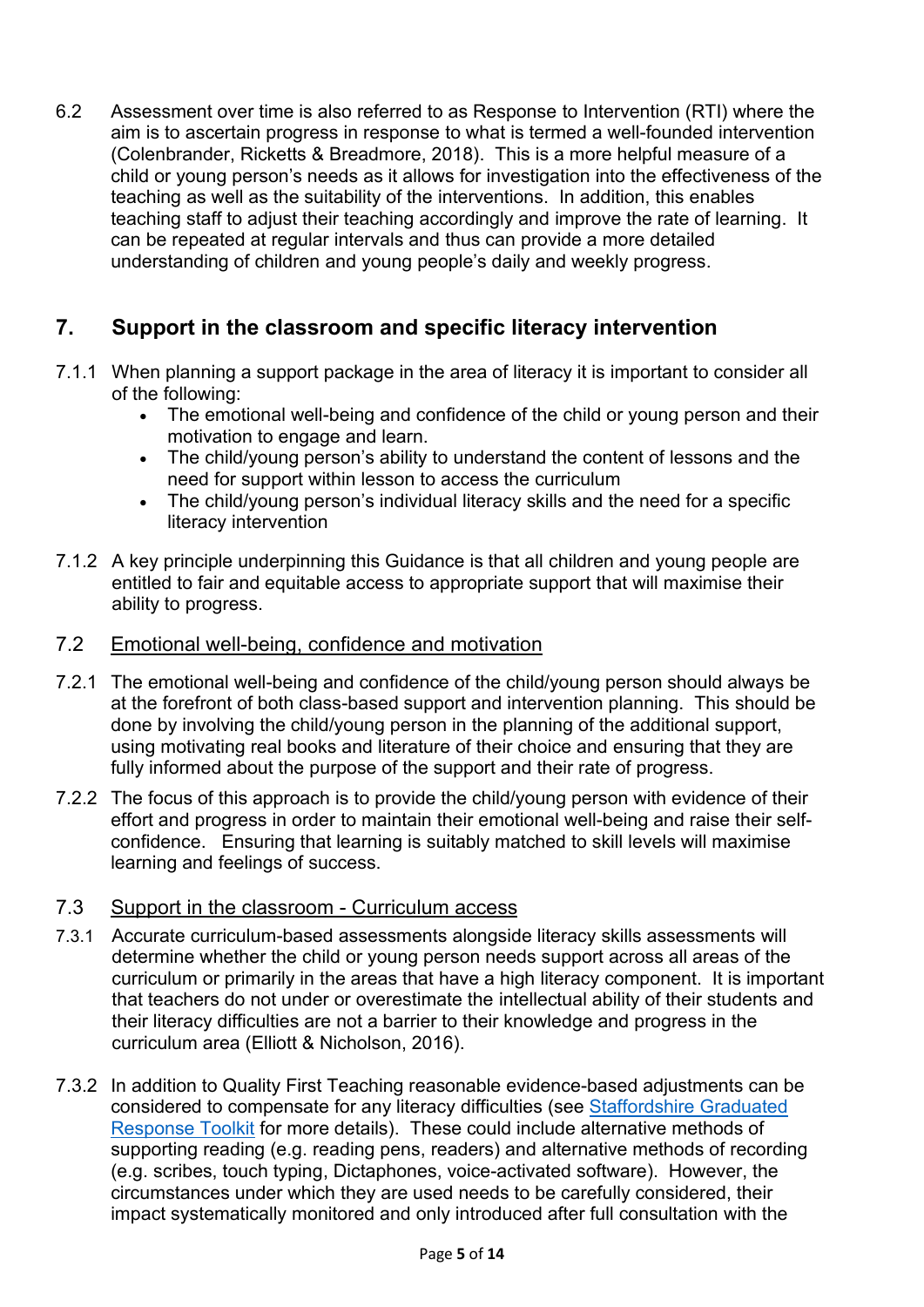child or young person.

#### 7.4 Specific literacy intervention - Skill development

- 7.4.1 An accurate assessment of literacy skills is required to identify the specific areas necessary to address. Please use the following links for [Staffordshire EPS Reading](https://www.staffordshire.gov.uk/Education/Access-to-learning/Graduated-response-toolkit/School-toolkit/EPS-COVID-19-recovery-materials/Reading-and-wider-learning/EPS-Reading-skill-based-assessments-2020.pdf)  [Accuracy, Fluency and Generalisation Assessments](https://www.staffordshire.gov.uk/Education/Access-to-learning/Graduated-response-toolkit/School-toolkit/EPS-COVID-19-recovery-materials/Reading-and-wider-learning/EPS-Reading-skill-based-assessments-2020.pdf) and [Staffordshire EPS Spelling](https://www.staffordshire.gov.uk/Education/Access-to-learning/Graduated-response-toolkit/School-toolkit/Cognition-and-learning/SEN-support-in-school/Spelling-accuracy-assessment-assessor-notes-September19.pdf)  [Accuracy Assessments.](https://www.staffordshire.gov.uk/Education/Access-to-learning/Graduated-response-toolkit/School-toolkit/Cognition-and-learning/SEN-support-in-school/Spelling-accuracy-assessment-assessor-notes-September19.pdf) The content of any intervention will depend on the areas of literacy causing concern and their associated pre-requisite skills. Please refer to Table 1 of the Appendix for more details of this.
- 7.4.2 Following the assessment of literacy skills, an intervention scheme may be identified by the school as an appropriate next step. Schools need to ensure that any intervention to be implemented is evidence-based and the effectiveness of the intervention is evaluated after a period of time. If further assessment shows that the child or young person has not made adequate progress, a more personalised bespoke intervention may be needed.
- 7.4.3 It is also important that the teaching methods used within any intervention have been shown to be effective by high-quality, scientific research. Research emphasises that focusing on how and what children and young people are taught is more important than school structures, organisation, or where they are taught. Well-structured teaching has been shown to be more effective than other factors such as ability grouping, class size, individualised teaching, and resource expenditure (Hattie, 2009).
- 7.4.4 Research shows that teaching is most effective when it includes the following:
	- Distributed practice, i.e. short, frequent teaching sessions, that incorporate practice of identified skills, and address areas such as memory deficits (Baddeley, 1997). The more often children and young people practise a skill the more likely it is to be mastered (Moreira, Pinto, Starling & Jaegar, 2019);
		- An example of this would be that a short focussed intervention of 5 minutes a day is more effective than two 20 minute sessions a week
	- Teaching of skills to fluency, as well as accuracy (Haring & Eaton, 1978), by ensuring that there are sufficient opportunities for children and young people to practise and master emerging skills
		- An example of this would be expecting children to read known words (old learning) at speed and giving them opportunities to practise these
	- Teaching of skills to generalisation in order to ensure that children and young people can apply their skills, knowledge and concepts to different contexts (Solity, 2015). Pupils are more likely to read and understand the meaning of words accurately the more diverse the context in which a word is seen (Adelman, Brown & Quesada, 2006; Nation, 2017)
		- An example of this would be the use of 'real books' that include a varied, diverse and extensive reading experience rather than the over reliance on books that contain highly decodable texts
	- A structured approach that ensures one new skill is taught at a time (Solity, 2008);
		- An example of this would be targeting the reading of certain words or sounds rather than targeting reading and spelling of the words together
	- More frequently occurring skills are taught before less useful skills (Carnine, Silbert & Kameenui, 1997)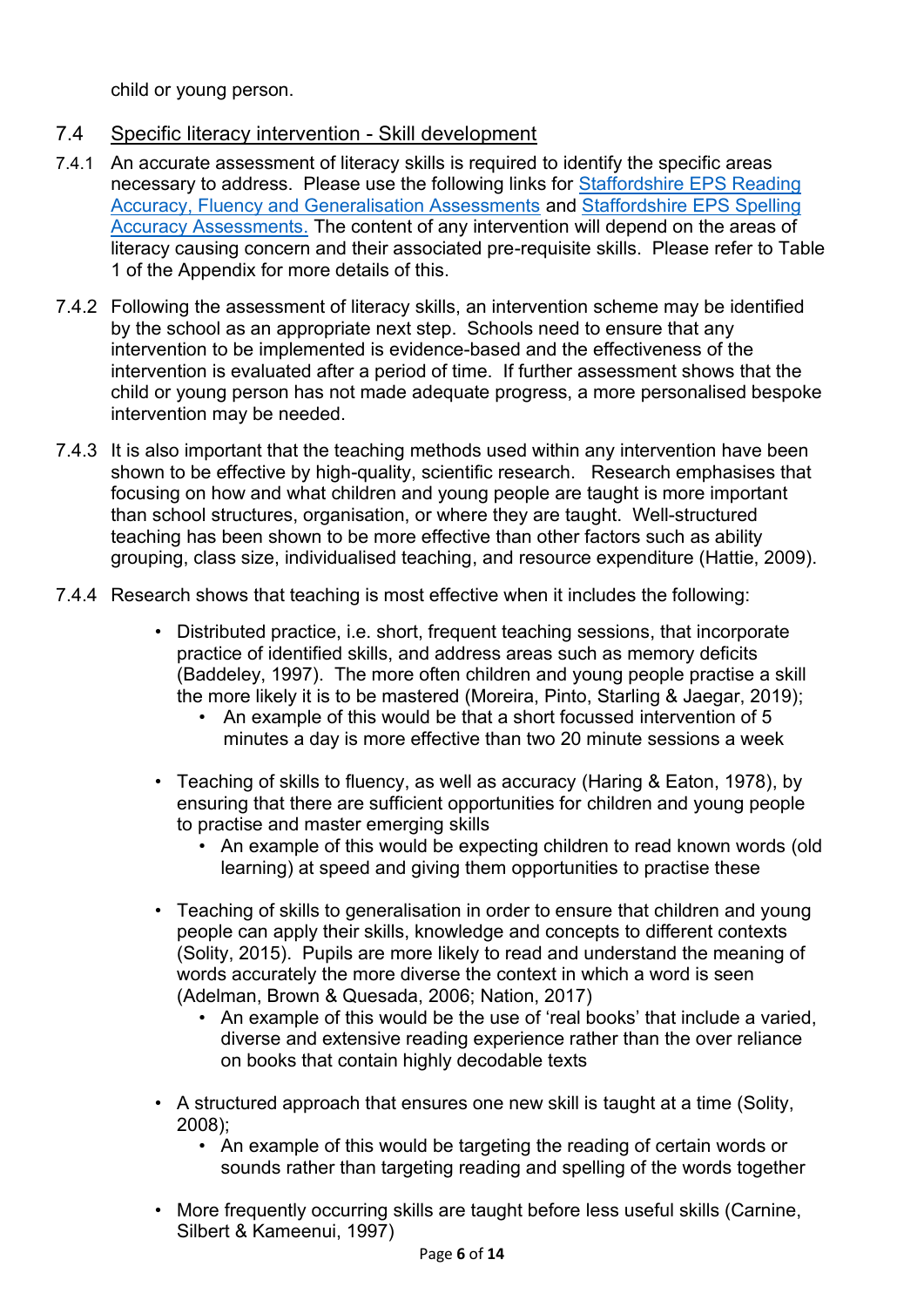- An example of this would be only teaching the first 100 most common words as they account for over 54% of written English, and not the next 50 words which only account for a further 5% (Solity, 2020; Solity & Vousden, 2009)
- Tasks that are interleaved, i.e. mixing old and new skills (Rohrer & Pashler, 2017; Brown, 1998) to minimise forgetting (Baddeley, 1997). All new learning should be made explicit;
	- An example of this would be teaching 2 new spelling words and then going over words already learnt rather than having 10 new spellings each week and not including any words previously learnt.
- The use of the Direct Instruction teaching approach (Engelmann & Carnine, 1982) to introduce and practise skills;
	- This is the use of the Model-Lead-Test teaching method (my turn, together, your turn) when teaching any new skills or correcting errors
- Ensuring children and young people are informed about the purpose of interventions, their achievements and their rate of progress (Adelman, Gordon, Brown & Quesada, 2006)
	- An example of this is explaining why you are teaching the first 100 words and then discuss the progress with the child or young person
- Peer-assisted learning (The Sutton Trust, 2013)
	- Example of this are the use of Paired Reading (Topping, 1995) and Cooperative Learning (Kagan & Kagan, 2015)
- Utilising trained teaching assistants to implement well-founded interventions (Adelman, Gordon, Brown & Quesada, 2006)
	- An example of this would be training some teaching assistants in Precision Teaching to implement across the school for all children who need it.
- 7.4.5 Research indicates the crucial role vocabulary knowledge and oral language skills play in the reading process (Hulme, Snowling, Caravolas & Carrol, 1995). The explicit teaching of vocabulary to support the development of children's spoken and written language, as well as teacher' language usage in the classroom, should be considered when planning any reading intervention. This should always be in the context of access to good quality literature, and teaching staff who aim to increase the enjoyment of reading through encouraging children and young people to discover and connect with books of their choice.
- 7.4.6 Cognitive interventions, such as computerised memory and 'brain' training, and other complementary measures, such as targeting visual processing through the use of coloured lenses and other visual or physical movement training exercises, have yet to demonstrate consistent effectiveness in improving reading skills (Pennington, 2010; Henderson, Tsogka & Snowling, 2013). With the exception of phonological awareness, addressing cognitive processes, such as working memory, in order to improve literacy attainments, is not supported in the scientific literature (Velluntino, Fletcher, Snowling & Scanlon, 2004; Hempenstall, 2019).
- 7.4.7 The multi-sensory teaching approach is sometimes referred to as a core feature of specialist literacy intervention. Children use their hearing, vision and touch when learning to read and write, and acting on this is typically a feature of sound early years' education. However, beyond the general use of such activities as part of an overall educational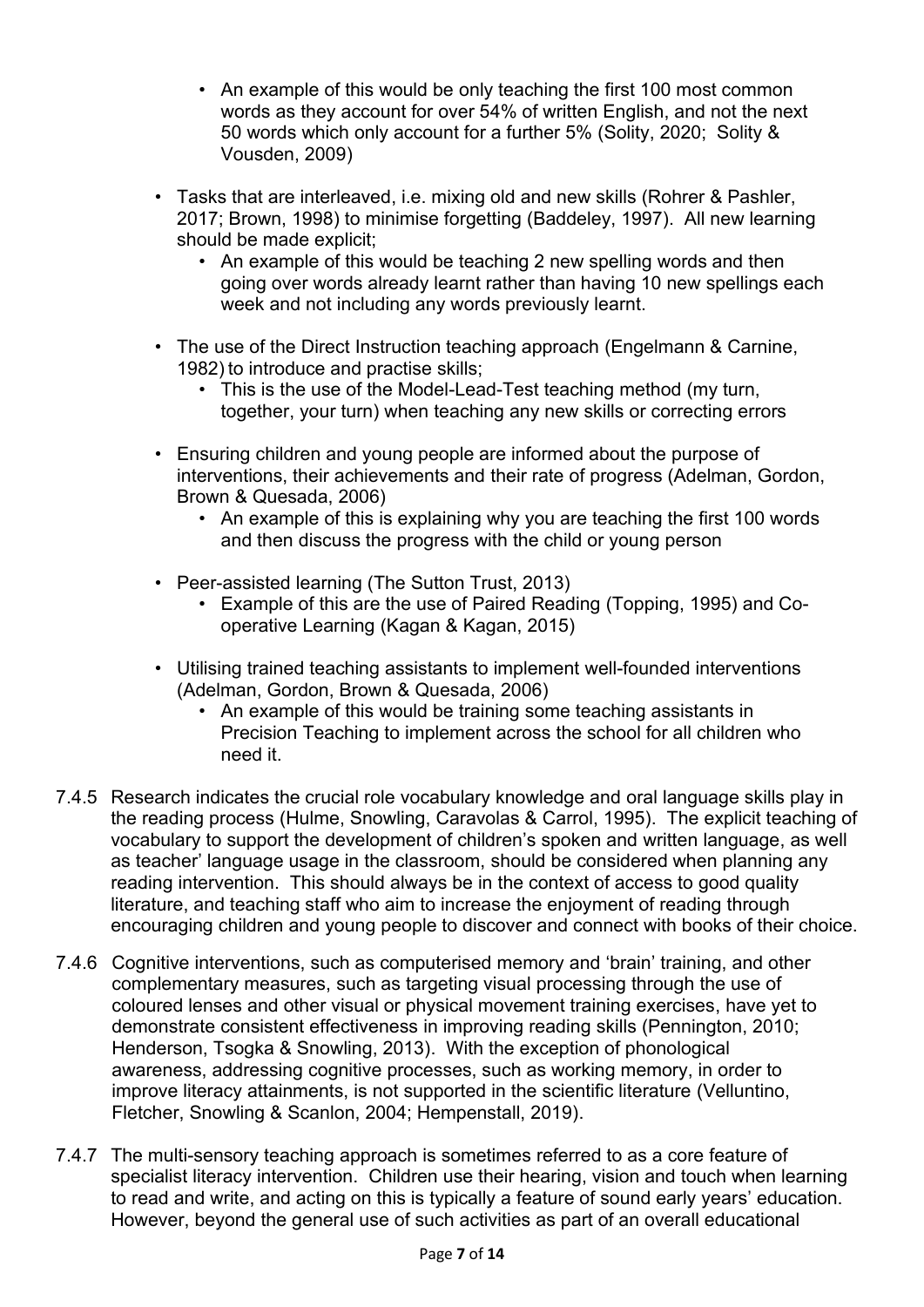programme, research does not indicate the use of specific multi-sensory approaches as key to improving the literacy skills of struggling readers (Brooks, 2007).

## **8. Framework for support**

- 8.1 The Code of Practice (2014) provides statutory guidance for organisations that work with children and young people with special educational needs and/or disabilities (SEND), on duties, policies and procedures relating to Part 3 of the Children and Families Act 2014. The Code stipulates a process of Assess, Plan, Do, Review in identifying and meeting individual children and young people's SEND needs. This is also referred to as the graduated response approach – more guidance for schools can be found on [www.staffordshire.gov.uk/graduatedresponse](http://www.staffordshire.gov.uk/graduatedresponse) .
- 8.2 The Assessment Through Teaching (ATT) model (Ward, Crawford & Solity, 2017; Solity 1993) provides a rigorous framework for the Assess, Plan, Do, Review process. It supports teachers and teaching assistants, in monitoring the child and young person's access to the curriculum and their response to a skill-based intervention. This takes into account assessments over time and emphasises the importance of analysing the teaching when reviewing a child or young person's progress. Table 2 of the Appendix illustrates how this model is used to address literacy needs.

# **9. Provision in Staffordshire**

- 9.1 The majority of children and young people's needs in this area should be met using the graduated response approach as described in the SEND Code of Practice within mainstream schools via SEN Support. It is the school's statutory responsibility to meet these needs from their own resources via their delegated budget. Most children and young people's needs are met using a structured and systematic framework within school that incorporates the recommendations detailed above to varying intensity.
- 9.2 Schools can request training and guidance from specialist support services:
	- In partnership with Entrust, the Local Authority have commissioned specific support packages that can provide additional support for individual pupils. Entrust can deliver a specialist support outreach programme for pupils in KS2 and KS3 who meet specified criteria. This support is delivered through a programme of 6-10 sessions of weekly 1:1 tuition. The aim of this support is to model evidence-based approaches for school staff who can then continue the programme in school. Further information can be found in the Entrust Specialist Centre process document.
	- The Educational Psychology Service (EPS) offers advice, guidance and training on evidence-based literacy assessments, interventions and evaluation, underpinned by current research in teaching and learning. Educational Psychologists can offer advice on refining the Assessment-Through-Teaching process. The EPS have developed a series of 3 reading webinars that are available to all schools free of charge and include more details of the approach advocated in this Guidance. These can be accessed by clicking [here.](https://forms.office.com/Pages/ResponsePage.aspx?id=BqqwiCdZu0uok4nMJxOsgnj5Q5LTTU1HmJT09R1U9O1UQkxUNENJWk02WDVMWklUTDlBRERDQU5HQy4u)
	- 9.3 Very occasionally, significant concerns about a child or young person's literacy levels and progress continue despite a rigorous Assess, Plan, Do, Review process implemented in school which has incorporated advice and recommendations from specialist support services. In such cases, further assessment can be requested from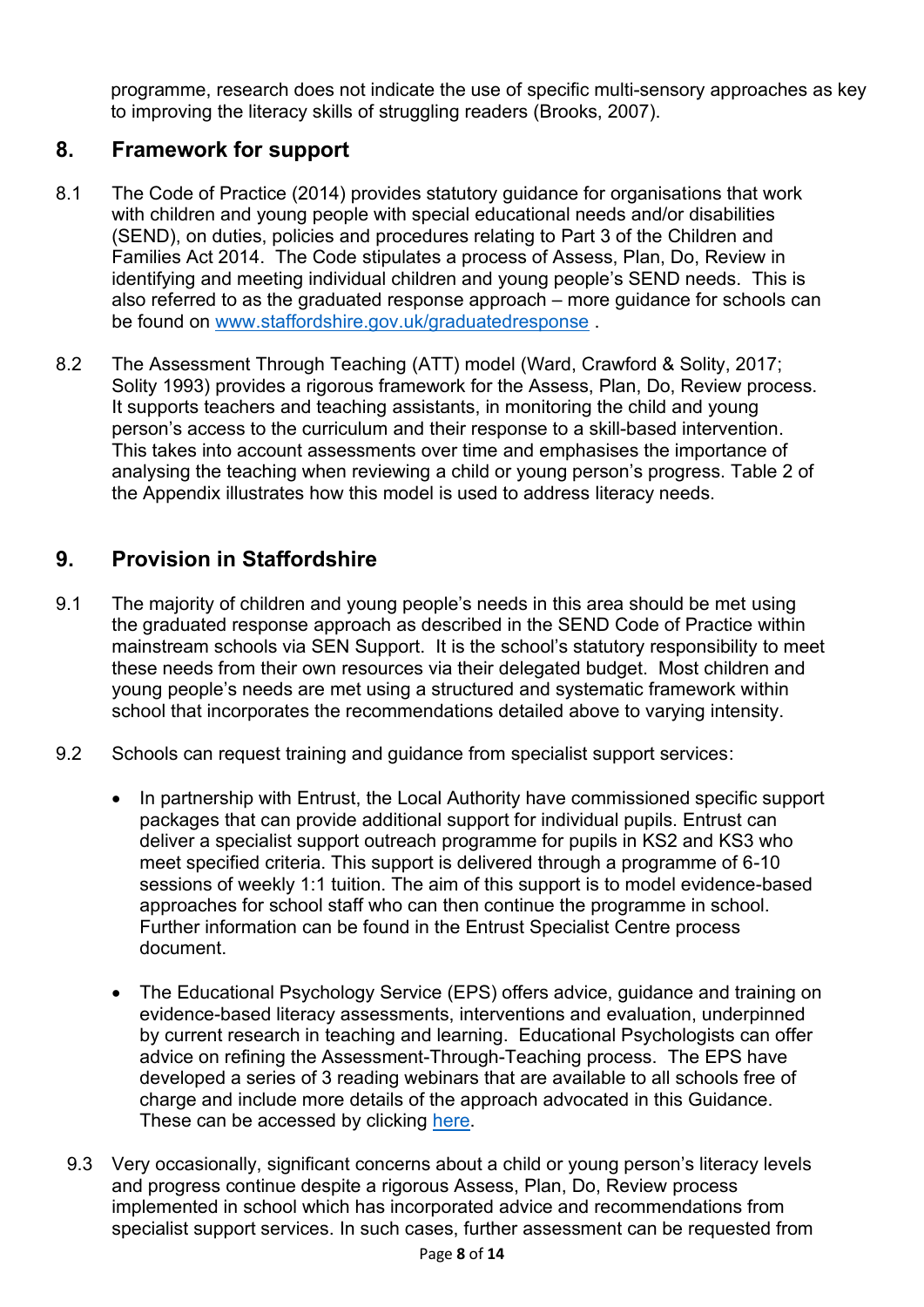the Local Authority through an Education, Health and Care (EHC) Needs Assessment (EHCNA), in line with the SEND Code of Practice. This may indicate the need for additional resources that can only be delivered via an EHC Plan. National statistics show that 3.4% of Staffordshire children and young people have an EHC Plan (DfE, 2019).

9.4 If an EHC Plan is required, responsibility for the monitoring of the child or young person's progress in response to intervention transfers to the Local Authority, in partnership with parents/carers and schools. This is facilitated through the Annual Review process. In exceptional circumstances, where a child or young person fails to progress despite access to additional resources as described, specialist provision may be identified.

## **10. Partnership with parents/carers**

10.1 Children and young people's literacy needs are best met when schools and parents/carers work closely in partnership, where there is mutual trust, and where information is transparent and shared. In line with the SEND Code of Practice, parents/carers must be included in discussions and fully informed about the Assess, Plan, Do, Review process undertaken in school to meet literacy needs. SENDIASS (Staffordshire Family Partnership) is available to help parents/carers access appropriate and independent advice and support in all areas of SEND (Tel: 01785 356921).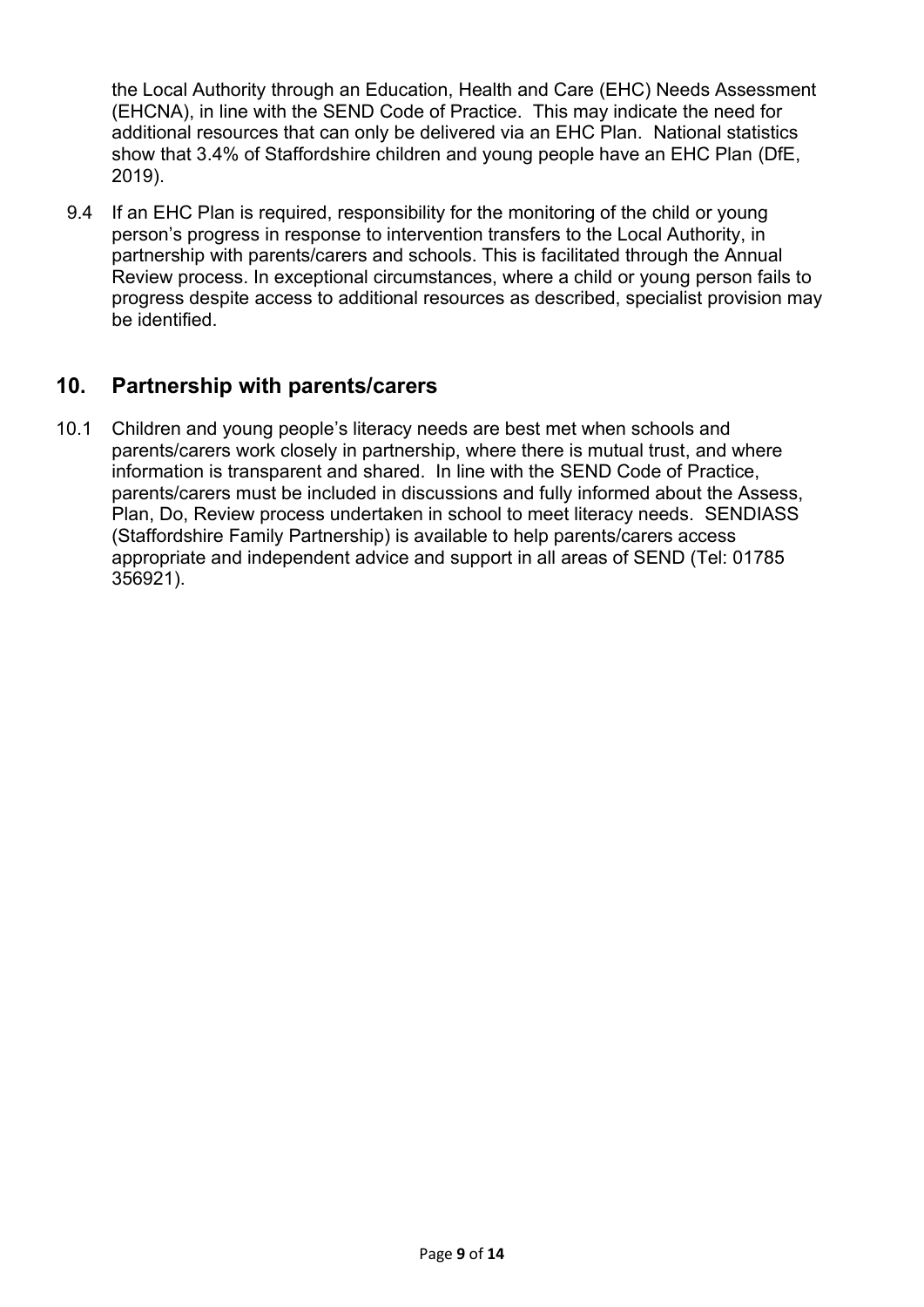# **11. Appendix**

| Area of concern<br>identified | Recommended focus of the intervention                                                                                                                                                                                                                                                                                                                                                                                                                                                                                                                                                                                                                                                                                                                    |
|-------------------------------|----------------------------------------------------------------------------------------------------------------------------------------------------------------------------------------------------------------------------------------------------------------------------------------------------------------------------------------------------------------------------------------------------------------------------------------------------------------------------------------------------------------------------------------------------------------------------------------------------------------------------------------------------------------------------------------------------------------------------------------------------------|
| <b>Word reading</b>           | Synthesis - this is a phonological skill (i.e. children or young<br>people do not look at print) and refers to a child or young<br>person's capability to hear individual sounds and put them<br>together to make words<br>Systematic phonic intervention that focuses on the most<br>frequently occurring grapheme-phoneme correspondences<br>(GPCs) in written English<br>Teaching children and young people to correct the pronunciation<br>of words that have been decoded accurately but lead to a non-<br>word pronunciation (Dyson, Best, Solity & Hulme, 2017)<br>Sight vocabulary intervention that focuses on the most frequently<br>occurring phonically irregular words<br>Vocabulary knowledge<br>Generalising reading skills to real books |
| Comprehension                 | Word Reading to accuracy and fluency<br>Oral language skills<br>The following skills: literal, inference, summarising, simplifying<br>syntactic and semantic complexities, critical skills, study skills<br>The following knowledge: vocabulary, facts, reasoning skills,<br>logic, schemata, syntax, specific topic knowledge                                                                                                                                                                                                                                                                                                                                                                                                                           |
| <b>Spelling</b>               | Segmentation - this is a phonological skill (i.e. children or young<br>people do not look at print) and refers to a child or young<br>person's capability to hear a word and separate it into the<br>individual sounds<br>Writing letters to dictation<br>Phonic, whole word, morphemic spelling interventions<br>Generalising spelling skills into independent writing/recording                                                                                                                                                                                                                                                                                                                                                                        |
| Writing                       | Letter and number formation<br>Word formation<br>Writing sentences<br>Oral language skills                                                                                                                                                                                                                                                                                                                                                                                                                                                                                                                                                                                                                                                               |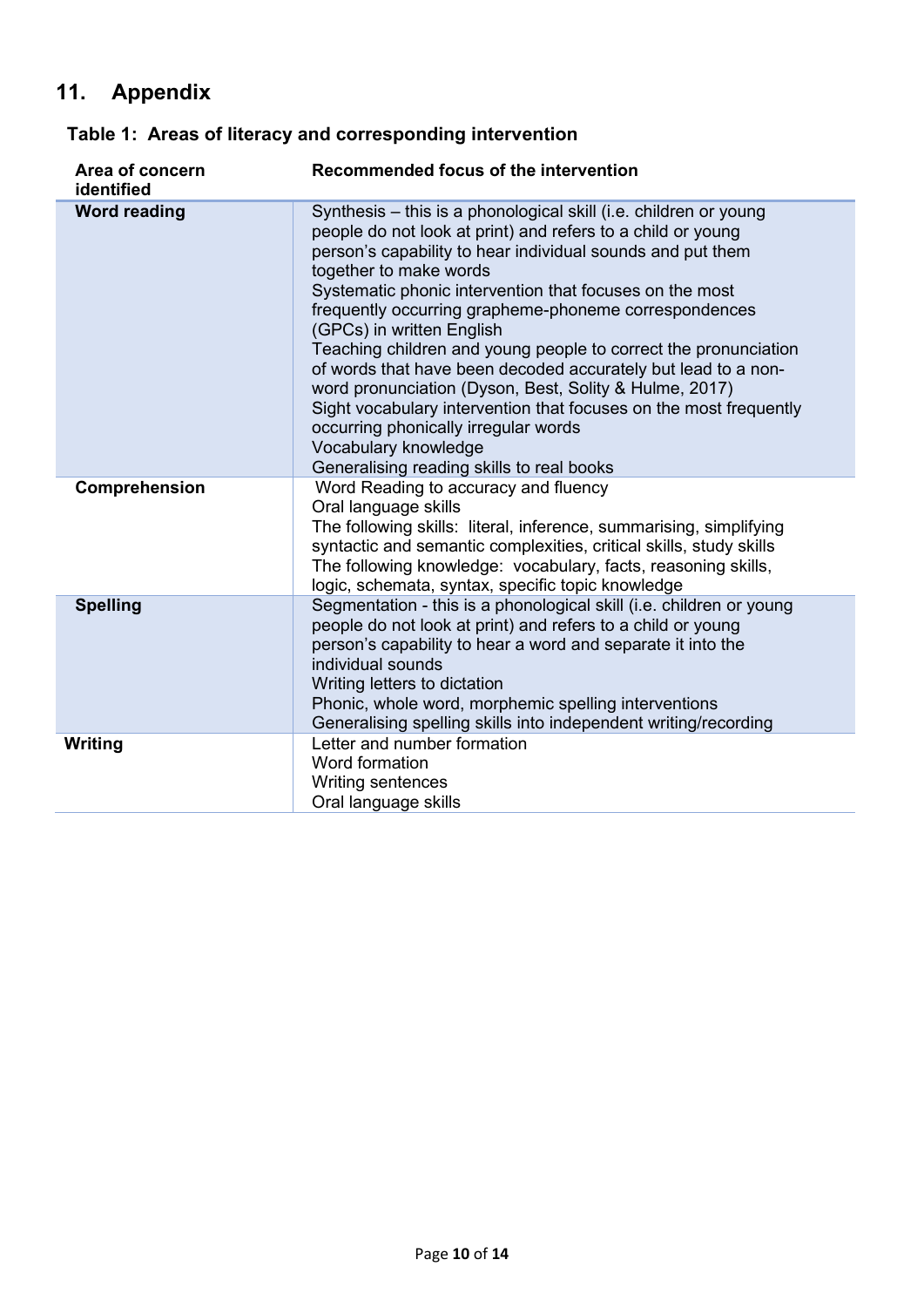# **Table 2: Using the Assessment Through Teaching model to address literacy difficulties**

| <b>Steps of</b><br><b>Assessment</b><br>through<br><b>Teaching</b><br><b>Framework</b> | (In line with Code<br>of Practice)       | <b>Practical Implications</b>                                                                                                                                                                                                                                                                                                                                                                                                                                                                                                                                                                                                                                           |
|----------------------------------------------------------------------------------------|------------------------------------------|-------------------------------------------------------------------------------------------------------------------------------------------------------------------------------------------------------------------------------------------------------------------------------------------------------------------------------------------------------------------------------------------------------------------------------------------------------------------------------------------------------------------------------------------------------------------------------------------------------------------------------------------------------------------------|
| <b>Step One</b>                                                                        | <b>Baseline literacy</b>                 | Ensure assessment includes a collation of the most recent:                                                                                                                                                                                                                                                                                                                                                                                                                                                                                                                                                                                                              |
| <b>ASSESS</b>                                                                          | assessment                               | • Standardised tests (e.g. reading ages);<br>• Curriculum-based assessments (school assessment);<br>• Skill-based assessments (e.g. Staffordshire EPS reading/spelling<br>accuracy and fluency assessment probes).                                                                                                                                                                                                                                                                                                                                                                                                                                                      |
| <b>Step Two</b>                                                                        | Instructional                            | Organise whole class teaching so that:                                                                                                                                                                                                                                                                                                                                                                                                                                                                                                                                                                                                                                  |
| <b>PLAN</b>                                                                            | content:<br>Deciding<br>what<br>to teach | • What is being taught is clear and is purposeful;<br>• Content is differentiated in line with all learning and language levels.<br>Organise interventions so that:<br>• Accurate assessment has been completed to identify the areas of literacy<br>that need targeting;<br>• The focus is on skills that are most useful and highly generalisable;                                                                                                                                                                                                                                                                                                                    |
|                                                                                        |                                          | • Skills that are readily confused are separated;<br>• New skills are identified in order of priority and the most useful skills are<br>taught first.<br>Teach meta-cognitive skills so that:<br>• Children understand what is being taught and why<br>• Children can think and talk about their own learning and progress.                                                                                                                                                                                                                                                                                                                                             |
| <b>Step Three</b>                                                                      | Instructional                            | Organise whole class teaching so that:                                                                                                                                                                                                                                                                                                                                                                                                                                                                                                                                                                                                                                  |
| PLAN / DO                                                                              | delivery:                                | • Reasonable adjustments are in place to enable all students to access<br>(read) and produce (write) the written word using alternative methods of                                                                                                                                                                                                                                                                                                                                                                                                                                                                                                                      |
|                                                                                        | Deciding<br>how to teach                 | reading and recording, as required.<br>Whole class teaching is made explicit across the range of cognitive and linguistic<br>skills through:<br>• Clear differentiation using relevant teaching aids;<br>• Modifying the demands of the task demand to match need;<br>• Direct instruction;<br>• Use of questioning and feedback.<br>Organise specialist interventions so that:<br>• New skills are taught one at a time until they are mastered;<br>• All skills are taught to high levels of fluency (practice);<br>New skills are taught directly and explicitly;<br>• Skills are taught consistently and in a range of contexts;<br>Old and new learning are mixed. |
| <b>Step Four</b>                                                                       |                                          | Organise the learning environment so that:<br>• All teaching and support staff are trained in determining what to teach and                                                                                                                                                                                                                                                                                                                                                                                                                                                                                                                                             |
| <b>DO</b>                                                                              | Classroom<br>organisation                | how to teach it:<br>• Alternative methods for reading and recording are accessible;<br>• Students are grouped amongst peers with a range of skill levels;<br>There are frequent opportunities for practice;<br>$\bullet$<br>Teaching assistants and peers are used to the greatest effect.                                                                                                                                                                                                                                                                                                                                                                              |
| <b>Step Five</b>                                                                       | Assess and                               | Ensure that the access to the curriculum is evaluated by assessing the                                                                                                                                                                                                                                                                                                                                                                                                                                                                                                                                                                                                  |
| <b>REVIEW</b>                                                                          | evaluate<br>learning                     | effectiveness of the reasonable adjustments.<br>Ensure that evaluation of interventions includes assessment of:<br>• Accuracy, fluency and generalisation<br>• New and old learning<br>• Principles and methods associated with Precision Teaching<br>Ensure that children and young people are aware of their progress and the next<br>steps in moving learning forward and support is given for building resilience in<br>continuing to applying skills                                                                                                                                                                                                               |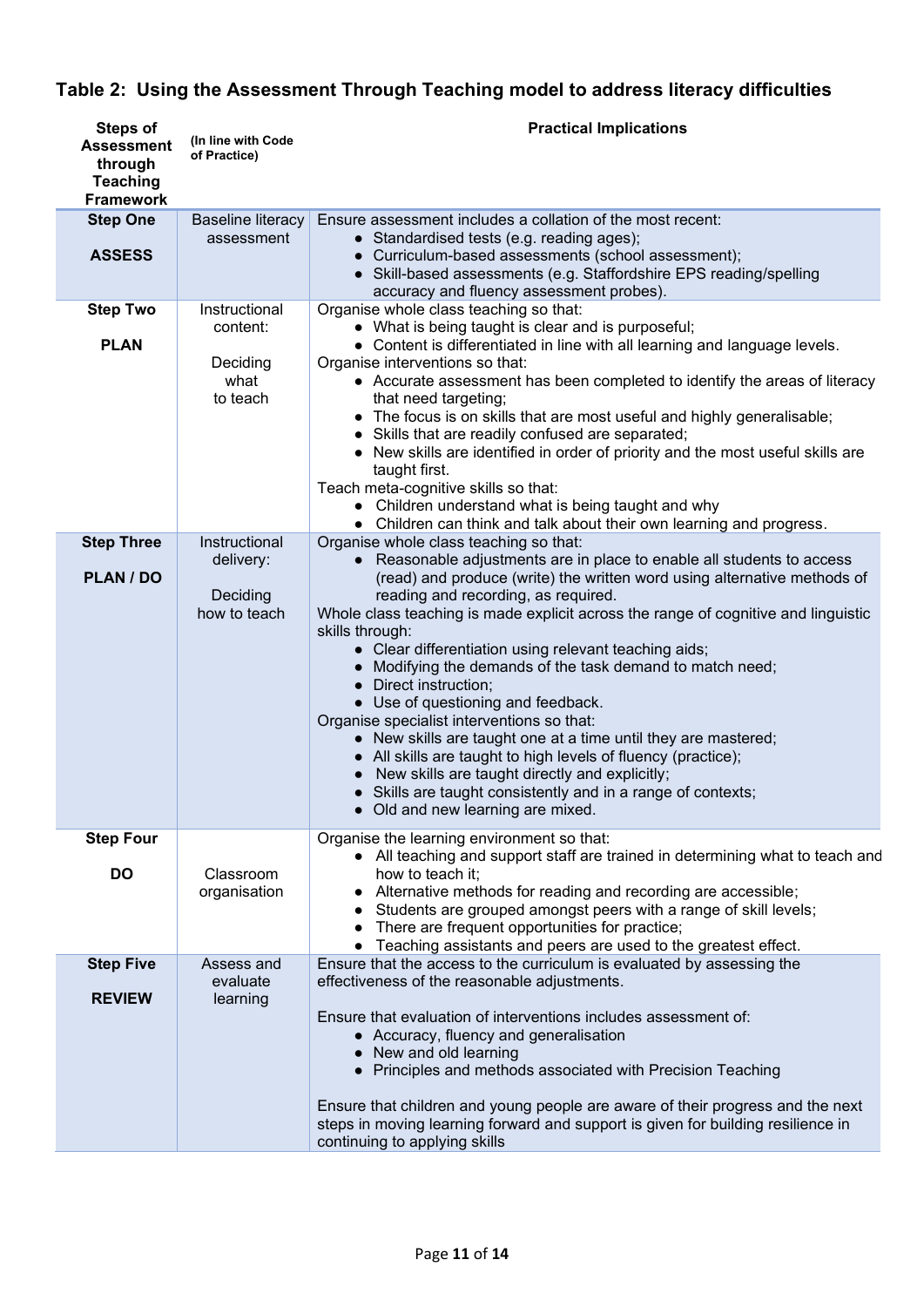## **12 References**

Adelman, J.S., Gordon D.A. Brown, GDA., & Quesada, J.F. (2006). Contextual Diversity, Not Word Frequency, Determines Word-Naming and Lexical Decision Times, *Psychological* Science. 17(9), 814-823.

Astle, D.E., Bathelt, J., The CALM Team & Holmes, J. (2019). Remapping the cognitive and neural profiles of children who struggle at school. *Developmental Science,* 22(1), 1-17.

Baddeley, A. (1997). *Human Memory: Theory & Practice*. Hove: Psychology Press.

British Psychological Society. (1999; reprinted 2005). *Dyslexia, Literacy and Psychological Assessment: Report by a Working Party of the Division and Educational and Child Psychology of the British Psychological Society.* Leicester: British Psychological Society.

Brooks, G. (2007). *What works with pupils with literacy difficulties? The effectiveness of intervention schemes.* London: Department for Education and Skills.

Brown, G.D. (1998). Word recognition in Beginning Literacy Instruction: The ROAR model, in J.L. Metsala & L.C. Ehri (Eds.), *Word Recognition in Beginning Literacy. Mahwah, NJ: LEA.*

Carnine, D.W., Silbert, J. and Kameenui, E.J. (1997). *Direct Instruction Reading*. New Jersey: Prentice Hall.

Castles, A., Rastle, K., and Nation, K. (2018). Ending the Reading Wars: Reading Acquisition from Novice to Expert. *Psychological Science in the Public Interest,* 19(1) 5-51.

Colenbrander, D.,Ricketts, J. & Breadmore, H.L. (2018). Early Identification of Dyslexia - Understanding the Issues. *Language, Speech, and Hearing Services in Schools*, 49, 817-828.

Department of Education. (2019). *LA tables: Special Educational Needs in England* – January 2019.

Denton, C. A., & Vaughn, S. (2010). Preventing and remediating reading difficulties. *The promise of response to intervention: Evaluating current science and practice*, 78-112.

Dyson, H., Best, W., Solity, J.E. & Hulme, C. (2017). Training Mispronunciation Correction and Word Meanings Improves Children's Ability to Learn to Read Words. *Scientific Studies of Reading.* 21(5), 392-407.

Elliott, J.G. & Grigorenko, E.L. (2014). *The Dyslexia Debate*. Cambridge University Press: New York.

Elliott, J.G. & Nicolson, R. (2016). *Dyslexia: Developing the Debate.* Bloomsbury: London.

Engelmann, S., & Carnine, D. (1982). *Theory of Instruction: Principles & Practice.* New York: Irvington.

Haring, N.G. & Eaton, M.D. (1978). Systematic instructional procedures: An instructional hierarchy*.* In N.G. Haring (ed), *The Fourth R: Research in the classroom (p23-40)*. Columbus, Ohio: Charles E. Merrill.

Hart. B. & Risley, T.R. (1995). *Meaningful Differences in the Everyday Experience of Young American Children*. Baltimore, Maryland: Brookes Publishing Company.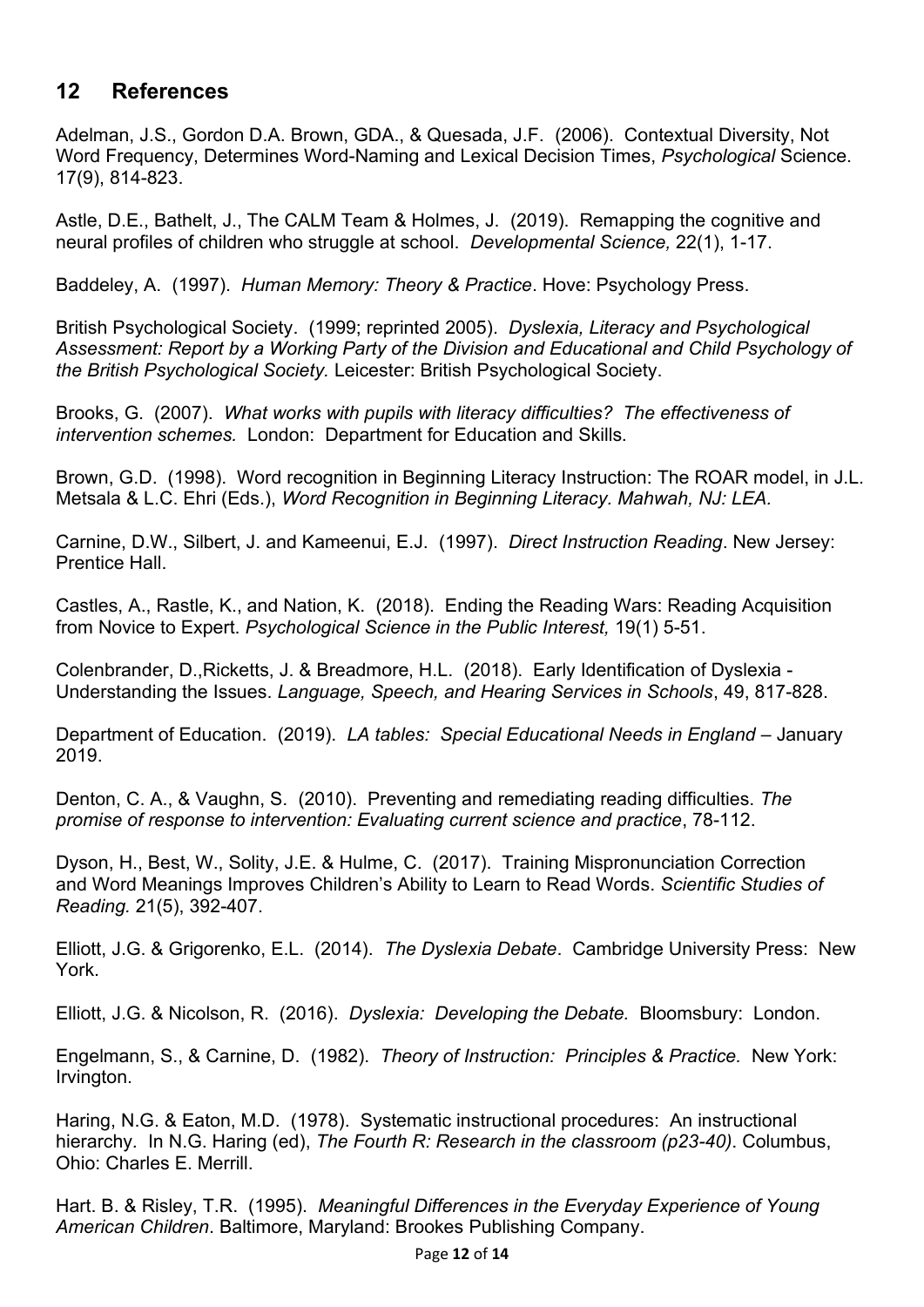Hattie, J. (2009). *Visible Learning*. London: Routledge.

Hempenstall, K. (2019). Myths and Evidence. In J. Murphy & T. Bennett (Eds), *Literacy: An Evidence-Informed Guide for Teachers (p23-46)*, Woodbridge: John Catt

Henderson, L. M., Tsogka, N., & Snowling, M. J. (2013). Questioning the benefits that coloured overlays can have for reading in students with and without dyslexia. *Journal of Research in Special Educational Needs*, *13*(1), 57-65.

Higgins, S, Katsipataki, M., Kokotsaki, D., Coleman, D., Major, L.E. & Coe, R. (2013). *The Sutton Trust- Education Endowment Foundation Teaching and Learning Toolkit.* London: Education Endowment Foundation.

Hulme, C, Snowling, M, Caravolas, M and Carrol, J. (2005). 'Phonological skills are (probably) one cause of success in learning to read: A comment on Castles and Coltheart', *Scientific Studies of Reading*, 9(4), 351-365.

Kagan, S., & Kagan, M. (2015). *Kagan Cooperative Learning*. San Clemente, CA: Kagan Publishing.

Moreira, B.F.T., Pinto, T.S.S., Starling, D.S.V. & Jaeger, A. (2019). Retrieval Practice in Classroom Settings: A Review of Applied Research. *Frontiers in Education.* 4, 1-16.

Nation, K. (2017). Nurturing a lexical legacy: reading experience is critical for the development of word reading skill, *Science of Learning*, 3, 1-4.

Pennington, B, F. (2011). Controversial therapies for dyslexia. *Perspectives on language and literacy: a quarterly publication of the International Dyslexia Association*, *37*.

Rohrer, D. & Pashler, H. (2017). Recent Research on Human Learning Challenges Conventional Instructional Strategies, *Educational Researcher*, 39(5) 406-412

Snowling, M. J., & Hulme, C. (2011). Evidence‐based interventions for reading and language difficulties: Creating a virtuous circle. *British Journal of Educational Psychology*, 81(1), 1-23.

Solity, J.E. (1993). Assessment-through-teaching: A Case of Mistaken Identity. *Educational and Child Psychology*, 10(4), 27-47.

Solity, J.E. (2008). *The Learning Revolution.* London: Hodder Education.

Solity, J.E. (2015). The rhetoric and reality of evidence-based practice and teaching reading: How to bridge the curriculum gap. Occasional paper 141. *Centre for Strategic Education*.

Solity, J.E. (2020). Instructional psychology and teaching reading - Ending the reading wars. *The Educational and Developmental Psychologist*, 1-10. Doi10.1017/edp.2020.18.

Solity, J.E. & Vousden, J. (2009). Real books vs reading schemes: a new perspective from instructional psychology. *Educational Psychology,* 29(4), 469-511.

The Equality Act (2010). London: The Stationery Office.

Topping, K. (1995). *Paired Reading, Spelling and Writing.* Cassell.